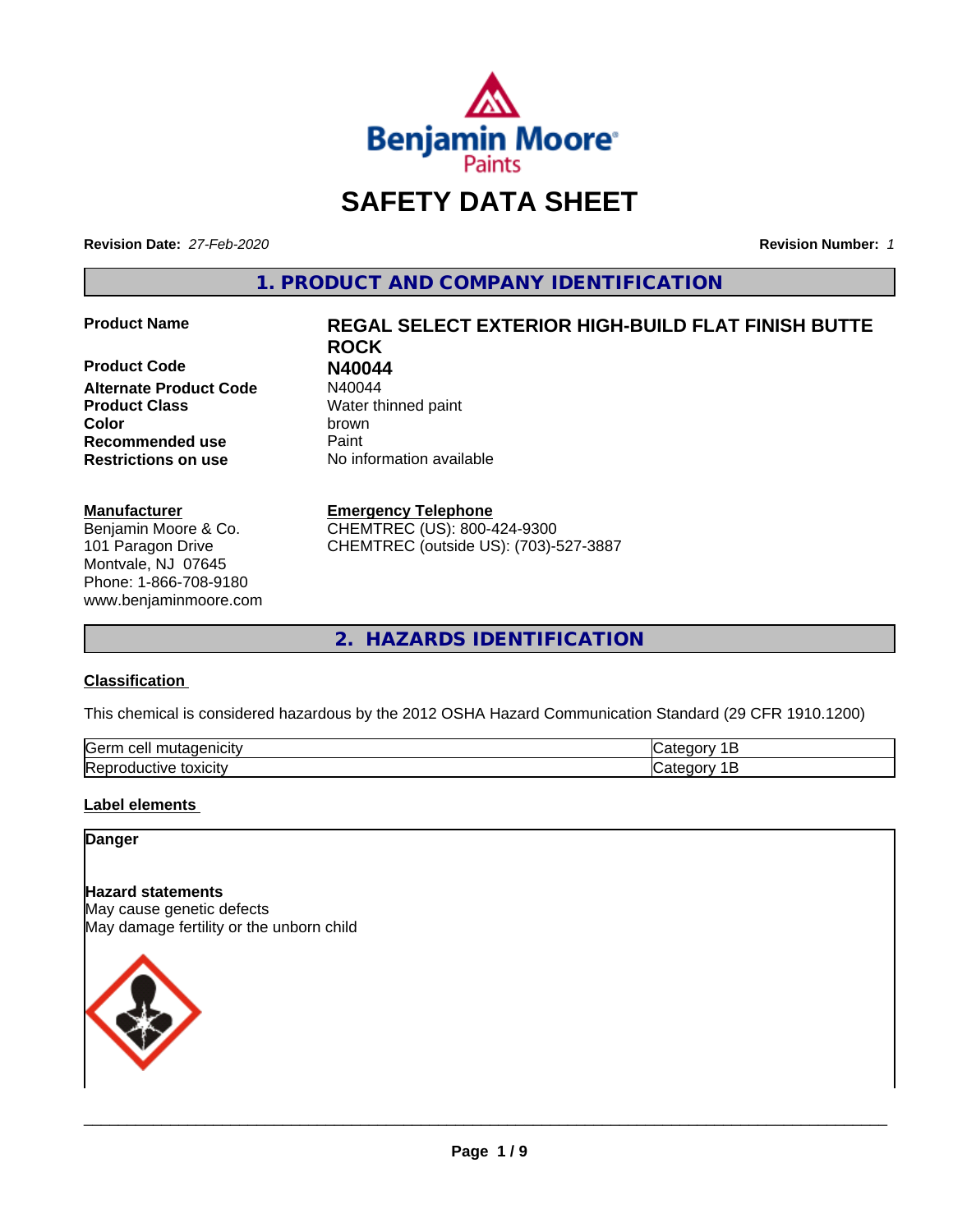#### **Appearance** liquid

**Odor** little or no odor

#### **Precautionary Statements - Prevention**

Obtain special instructions before use Do not handle until all safety precautions have been read and understood Use personal protective equipment as required

#### **Precautionary Statements - Response**

IF exposed or concerned: Get medical advice/attention

#### **Precautionary Statements - Storage**

Store locked up

#### **Precautionary Statements - Disposal**

Dispose of contents/container to an approved waste disposal plant

#### **Hazards not otherwise classified (HNOC)**

Not applicable

#### **Other information**

No information available

#### **3. COMPOSITION INFORMATION ON COMPONENTS**

| <b>Chemical name</b>                         | <b>CAS No.</b> | Weight-%    |
|----------------------------------------------|----------------|-------------|
| Nepheline syenite                            | 37244-96-5     | $15 - 20$   |
| Titanium dioxide                             | 13463-67-7     | $5 - 10$    |
| Kaolin, calcined                             | 92704-41-1     | $-5$        |
| Diatomaceous earth                           | 61790-53-2     | - 5         |
| Carbamic acid, 1H-benzimidazol-2-yl-, methyl | 10605-21-7     | $0.1 - 0.5$ |
| ester                                        |                |             |
| Sodium C14-C16 olefin sulfonate              | 68439-57-6     | $0.1 - 0.5$ |

#### **4. FIRST AID MEASURES**

| <b>General Advice</b> | If symptoms persist, call a physician. Show this safety data sheet to the doctor in<br>attendance.       |
|-----------------------|----------------------------------------------------------------------------------------------------------|
| <b>Eye Contact</b>    | Rinse thoroughly with plenty of water for at least 15 minutes and consult a<br>physician.                |
| <b>Skin Contact</b>   | Wash off immediately with soap and plenty of water while removing all<br>contaminated clothes and shoes. |
| <b>Inhalation</b>     | Move to fresh air. If symptoms persist, call a physician.                                                |
| Ingestion             | Clean mouth with water and afterwards drink plenty of water. Consult a physician<br>if necessary.        |
| <b>Most Important</b> | None known.                                                                                              |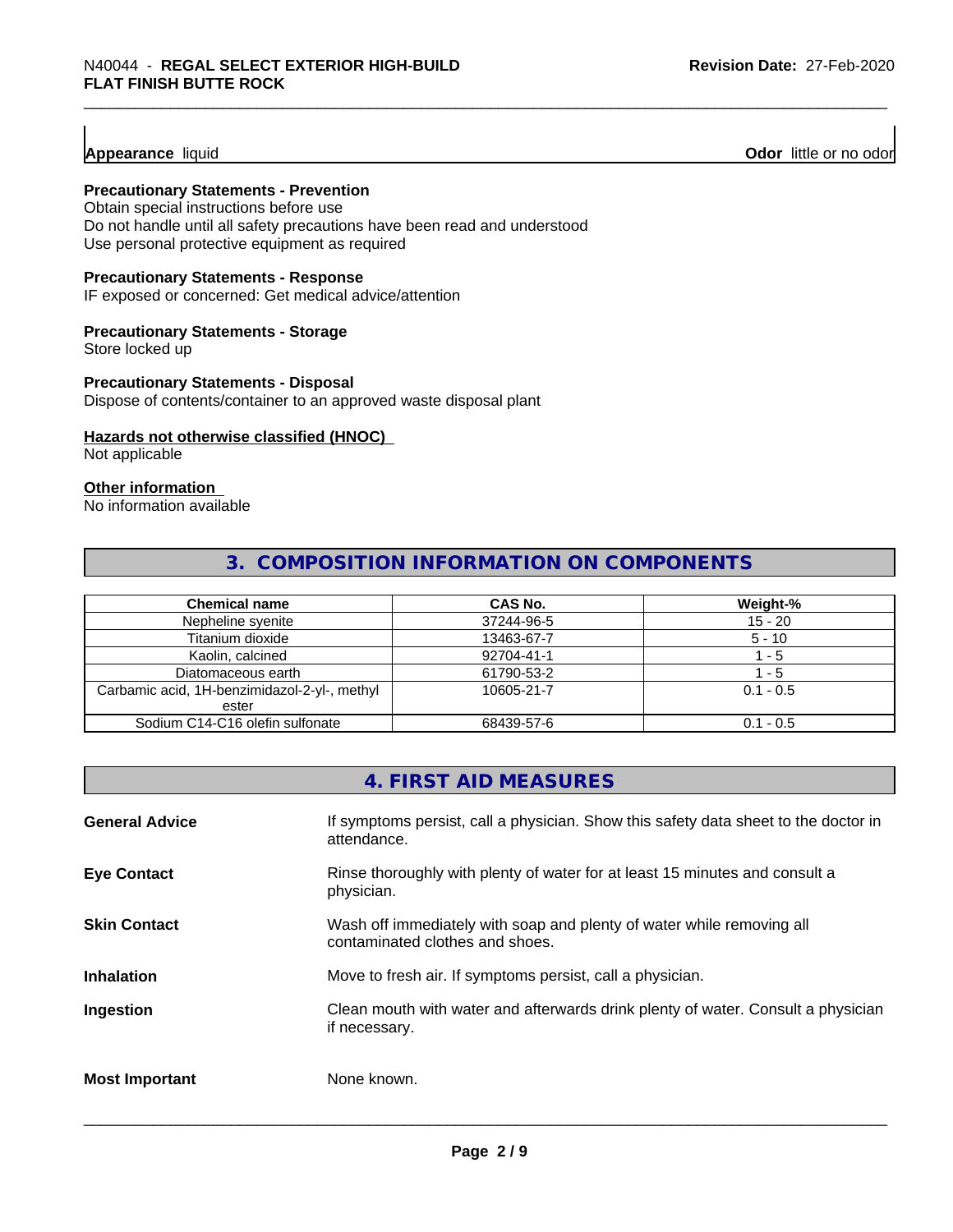| <b>Symptoms/Effects</b>                                                          |                                                               |                                                       |                                                                                                                                              |                                                                                                            |  |
|----------------------------------------------------------------------------------|---------------------------------------------------------------|-------------------------------------------------------|----------------------------------------------------------------------------------------------------------------------------------------------|------------------------------------------------------------------------------------------------------------|--|
| <b>Notes To Physician</b>                                                        |                                                               | Treat symptomatically.                                |                                                                                                                                              |                                                                                                            |  |
|                                                                                  |                                                               |                                                       | 5. FIRE-FIGHTING MEASURES                                                                                                                    |                                                                                                            |  |
| <b>Suitable Extinguishing Media</b>                                              |                                                               |                                                       |                                                                                                                                              | Use extinguishing measures that are appropriate to local<br>circumstances and the surrounding environment. |  |
|                                                                                  |                                                               | Protective equipment and precautions for firefighters | As in any fire, wear self-contained breathing apparatus<br>pressure-demand, MSHA/NIOSH (approved or equivalent)<br>and full protective gear. |                                                                                                            |  |
| <b>Specific Hazards Arising From The Chemical</b>                                |                                                               |                                                       | Closed containers may rupture if exposed to fire or<br>extreme heat.                                                                         |                                                                                                            |  |
| <b>Sensitivity to mechanical impact</b>                                          |                                                               |                                                       | No                                                                                                                                           |                                                                                                            |  |
| Sensitivity to static discharge                                                  |                                                               |                                                       | <b>No</b>                                                                                                                                    |                                                                                                            |  |
| <b>Flash Point Data</b><br>Flash point (°F)<br>Flash Point (°C)<br><b>Method</b> |                                                               |                                                       | Not applicable<br>Not applicable<br>Not applicable                                                                                           |                                                                                                            |  |
| <b>Flammability Limits In Air</b>                                                |                                                               |                                                       |                                                                                                                                              |                                                                                                            |  |
|                                                                                  | Lower flammability limit:<br><b>Upper flammability limit:</b> |                                                       | Not applicable<br>Not applicable                                                                                                             |                                                                                                            |  |
| <b>NFPA</b>                                                                      | Health: 2                                                     | Flammability: 0                                       | Instability: 0                                                                                                                               | <b>Special: Not Applicable</b>                                                                             |  |
| <b>NFPA Legend</b><br>0 - Not Hazardous<br>1 - Slightly<br>2 - Moderate          |                                                               |                                                       |                                                                                                                                              |                                                                                                            |  |

- 3 High
- 4 Severe

*The ratings assigned are only suggested ratings, the contractor/employer has ultimate responsibilities for NFPA ratings where this system is used.*

*Additional information regarding the NFPA rating system is available from the National Fire Protection Agency (NFPA) at www.nfpa.org.*

## **6. ACCIDENTAL RELEASE MEASURES**

| <b>Personal Precautions</b>      | Avoid contact with skin, eyes and clothing. Ensure adequate ventilation.                             |
|----------------------------------|------------------------------------------------------------------------------------------------------|
| <b>Other Information</b>         | Prevent further leakage or spillage if safe to do so.                                                |
| <b>Environmental precautions</b> | See Section 12 for additional Ecological Information.                                                |
| <b>Methods for Cleaning Up</b>   | Soak up with inert absorbent material. Sweep up and shovel into suitable<br>containers for disposal. |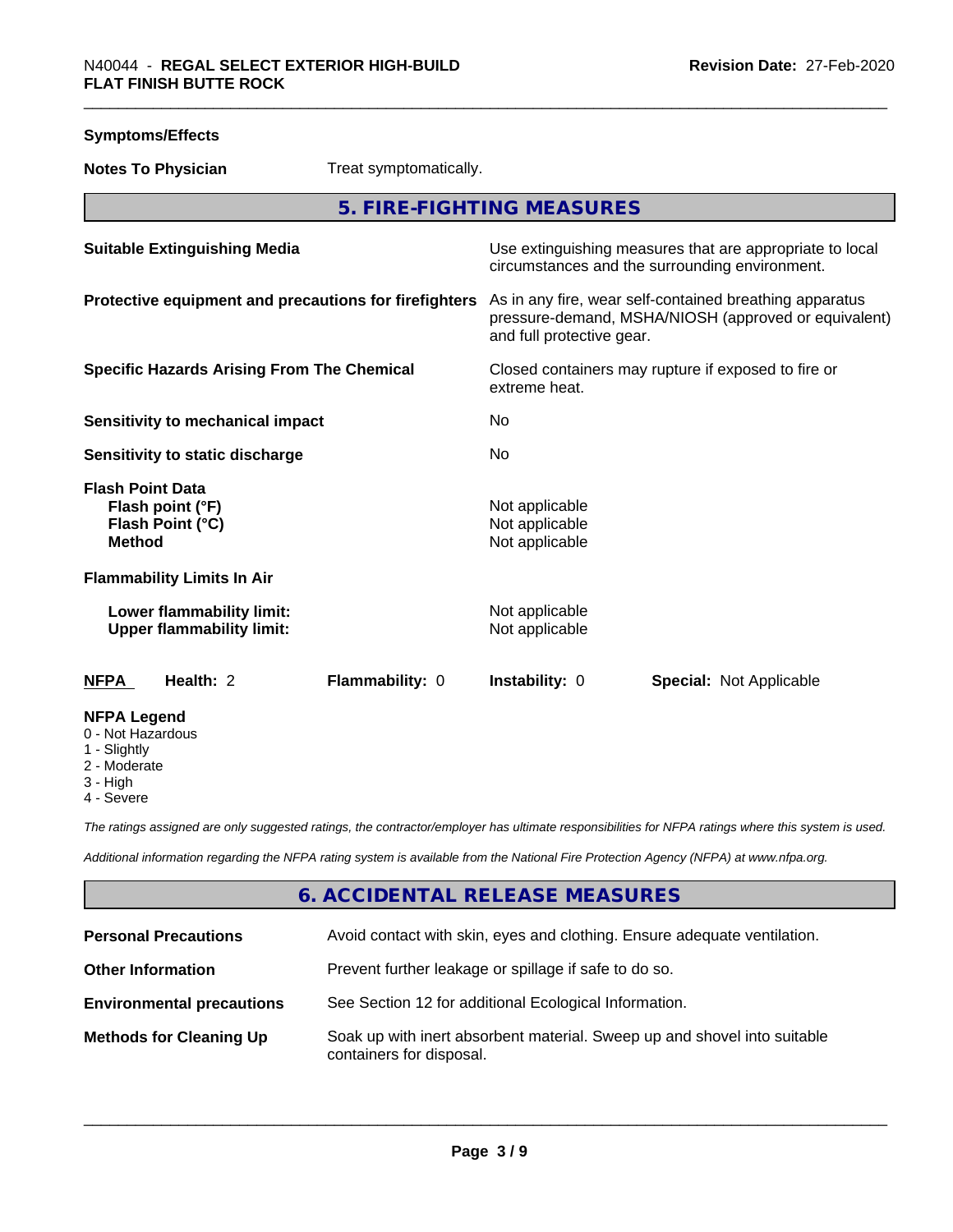|                               | 7. HANDLING AND STORAGE                                                                                                                                                          |
|-------------------------------|----------------------------------------------------------------------------------------------------------------------------------------------------------------------------------|
| Handling                      | Avoid contact with skin, eyes and clothing. Avoid breathing vapors, spray mists or<br>sanding dust. In case of insufficient ventilation, wear suitable respiratory<br>equipment. |
| <b>Storage</b>                | Keep container tightly closed. Keep out of the reach of children.                                                                                                                |
| <b>Incompatible Materials</b> | No information available                                                                                                                                                         |

#### **8. EXPOSURE CONTROLS/PERSONAL PROTECTION**

#### **Exposure Limits**

| <b>Chemical name</b> | <b>ACGIH TLV</b>         | <b>OSHA PEL</b>                 |
|----------------------|--------------------------|---------------------------------|
| Titanium dioxide     | TWA: $10 \text{ ma/m}^3$ | <b>TWA</b><br>15 mg/m $3 \cdot$ |
| Diatomaceous earth   | N/E                      |                                 |
|                      |                          | TWA<br>20 mppcf                 |

#### **Legend**

ACGIH - American Conference of Governmental Industrial Hygienists Exposure Limits OSHA - Occupational Safety & Health Administration Exposure Limits N/E - Not Established

| <b>Engineering Measures</b>          | Ensure adequate ventilation, especially in confined areas.                                                                                                                                                                                                                                                                                                          |
|--------------------------------------|---------------------------------------------------------------------------------------------------------------------------------------------------------------------------------------------------------------------------------------------------------------------------------------------------------------------------------------------------------------------|
| <b>Personal Protective Equipment</b> |                                                                                                                                                                                                                                                                                                                                                                     |
| <b>Eye/Face Protection</b>           | Safety glasses with side-shields.                                                                                                                                                                                                                                                                                                                                   |
| <b>Skin Protection</b>               | Protective gloves and impervious clothing.                                                                                                                                                                                                                                                                                                                          |
| <b>Respiratory Protection</b>        | Use only with adequate ventilation. In operations where exposure limits are<br>exceeded, use a NIOSH approved respirator that has been selected by a<br>technically qualified person for the specific work conditions. When spraying the<br>product or applying in confined areas, wear a NIOSH approved respirator<br>specified for paint spray or organic vapors. |
| <b>Hygiene Measures</b>              | Avoid contact with skin, eyes and clothing. Remove and wash contaminated<br>clothing before re-use. Wash thoroughly after handling.                                                                                                                                                                                                                                 |

## **9. PHYSICAL AND CHEMICAL PROPERTIES**

**Appearance** liquid **Odor** little or no odor **Density (Ibs/gal)** 10.7 - 11.1<br> **Specific Gravity** 1.28 - 1.33 **Specific Gravity** 

**Odor Threshold**<br> **Density (Ibs/gal)**<br> **Density (Ibs/gal)**<br> **No information available**<br>
10.7 - 11.1 **pH** No information available **Viscosity (cps)** No information available **Solubility(ies)** No information available **Water solubility Water solubility Water solubility Water solubility No information available Evaporation Rate No information available No information available Vapor pressure No information available Vapor density Vapor** density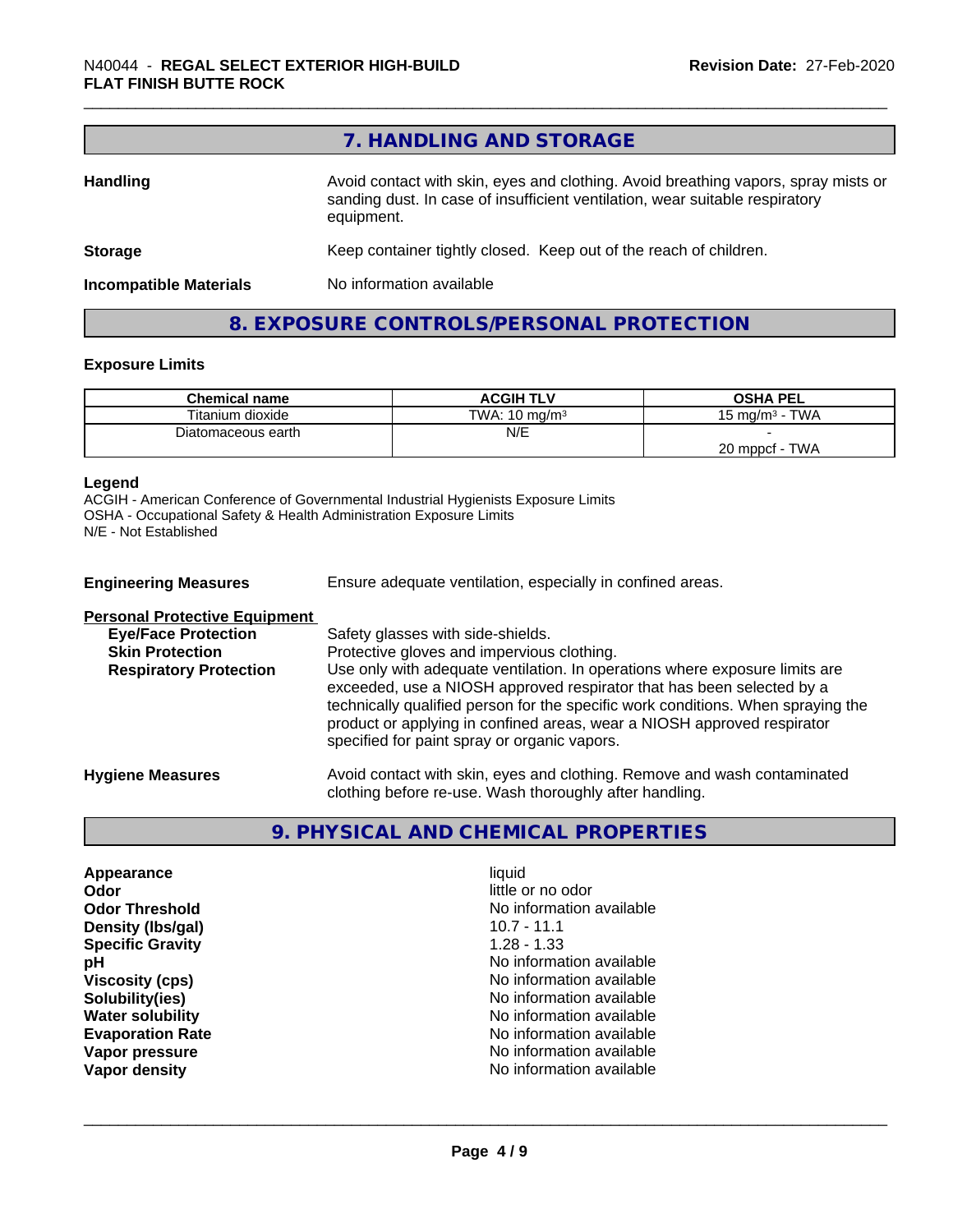| Wt. % Solids                         | $50 - 60$                |
|--------------------------------------|--------------------------|
| Vol. % Solids                        | $35 - 45$                |
| Wt. % Volatiles                      | $40 - 50$                |
| <b>Vol. % Volatiles</b>              | $55 - 65$                |
| VOC Regulatory Limit (g/L)           | < 50                     |
| <b>Boiling Point (°F)</b>            | 212                      |
| <b>Boiling Point (°C)</b>            | 100                      |
| Freezing point (°F)                  | 32                       |
| <b>Freezing Point (°C)</b>           | 0                        |
| Flash point (°F)                     | Not applicable           |
| Flash Point (°C)                     | Not applicable           |
| <b>Method</b>                        | Not applicable           |
| Flammability (solid, gas)            | Not applicable           |
| <b>Upper flammability limit:</b>     | Not applicable           |
| Lower flammability limit:            | Not applicable           |
| <b>Autoignition Temperature (°F)</b> | No information available |
| <b>Autoignition Temperature (°C)</b> | No information available |
| Decomposition Temperature (°F)       | No information available |
| Decomposition Temperature (°C)       | No information available |
| <b>Partition coefficient</b>         | No information available |

#### **10. STABILITY AND REACTIVITY**

| <b>Reactivity</b>                       | Not Applicable                           |
|-----------------------------------------|------------------------------------------|
| <b>Chemical Stability</b>               | Stable under normal conditions.          |
| <b>Conditions to avoid</b>              | Prevent from freezing.                   |
| <b>Incompatible Materials</b>           | No materials to be especially mentioned. |
| <b>Hazardous Decomposition Products</b> | None under normal use.                   |
| Possibility of hazardous reactions      | None under normal conditions of use.     |

**11. TOXICOLOGICAL INFORMATION**

**Product Information**

#### **Information on likely routes of exposure**

**Principal Routes of Exposure** Eye contact, skin contact and inhalation.

**Acute Toxicity** 

**Product Information** No information available

#### **Symptoms** related to the physical, chemical and toxicological characteristics

**Symptoms** No information available

**Delayed and immediate effects as well as chronic effects from short and long-term exposure**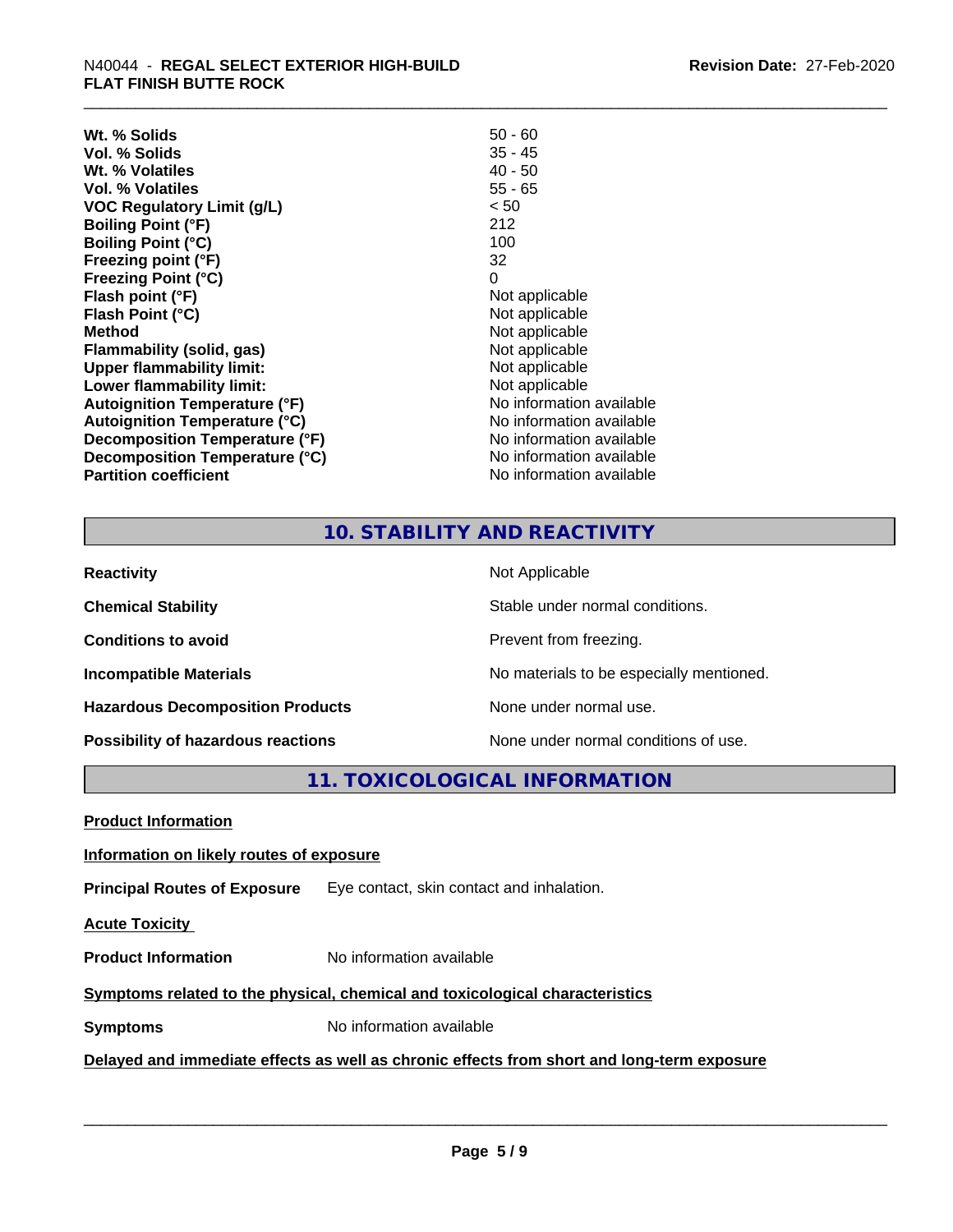| Eye contact                     | May cause slight irritation.                                                      |
|---------------------------------|-----------------------------------------------------------------------------------|
| <b>Skin contact</b>             | Substance may cause slight skin irritation. Prolonged or repeated contact may dry |
|                                 | skin and cause irritation.                                                        |
| <b>Inhalation</b>               | May cause irritation of respiratory tract.                                        |
| Ingestion                       | Ingestion may cause gastrointestinal irritation, nausea, vomiting and diarrhea.   |
| <b>Sensitization</b>            | No information available                                                          |
| <b>Neurological Effects</b>     | No information available.                                                         |
| <b>Mutagenic Effects</b>        | Suspected of causing genetic defects.                                             |
| <b>Reproductive Effects</b>     | May damage fertility or the unborn child.                                         |
| <b>Developmental Effects</b>    | No information available.                                                         |
| <b>Target organ effects</b>     | No information available.                                                         |
| <b>STOT - single exposure</b>   | No information available.                                                         |
| <b>STOT - repeated exposure</b> | No information available.                                                         |
| Other adverse effects           | No information available.                                                         |
| <b>Aspiration Hazard</b>        | No information available                                                          |

#### **Numerical measures of toxicity**

**The following values are calculated based on chapter 3.1 of the GHS document**

**ATEmix (oral)** 53323 mg/kg

#### **Component Information**

| Chemical name                       | Oral LD50             | Dermal LD50                         | Inhalation LC50 |
|-------------------------------------|-----------------------|-------------------------------------|-----------------|
| Titanium dioxide                    | $> 10000$ mg/kg (Rat) |                                     |                 |
| 13463-67-7                          |                       |                                     |                 |
| Kaolin, calcined                    | $>$ 2000 mg/kg (Rat)  |                                     |                 |
| 92704-41-1                          |                       |                                     |                 |
| Carbamic acid.                      | $>$ 5050 mg/kg (Rat)  | $> 10000$ mg/kg (Rabbit) = 2 g/kg ( |                 |
| 1H-benzimidazol-2-yl-, methyl ester | $= 6400$ mg/kg (Rat)  | $Rat$ = 8500 mg/kg (Rabbit)         |                 |
| 10605-21-7                          |                       |                                     |                 |
| Sodium C14-C16 olefin sulfonate     | $= 2220$ mg/kg (Rat)  | $> 740$ mg/kg (Rabbit)              |                 |
| 68439-57-6                          |                       |                                     |                 |

#### **Chronic Toxicity**

#### **Carcinogenicity**

*The information below indicateswhether each agency has listed any ingredient as a carcinogen:.*

| <b>Chemical</b><br>name            | <b>IARC</b>                                | <b>NTP</b> | ດເ⊔າ<br>∪אח |
|------------------------------------|--------------------------------------------|------------|-------------|
|                                    | .<br>クロ<br>Human<br>Possible<br><u>_ _</u> |            | ∟isted      |
| .<br><br>dioxide<br><b>itanium</b> | Carcinogen                                 |            |             |

• Although IARC has classified titanium dioxide as possibly carcinogenic to humans (2B), their summary concludes: "No significant exposure to titanium dioxide is thought to occur during the use of products in which titanium dioxide is bound to other materials, such as paint."

#### **Legend**

IARC - International Agency for Research on Cancer NTP - National Toxicity Program OSHA - Occupational Safety & Health Administration

**12. ECOLOGICAL INFORMATION**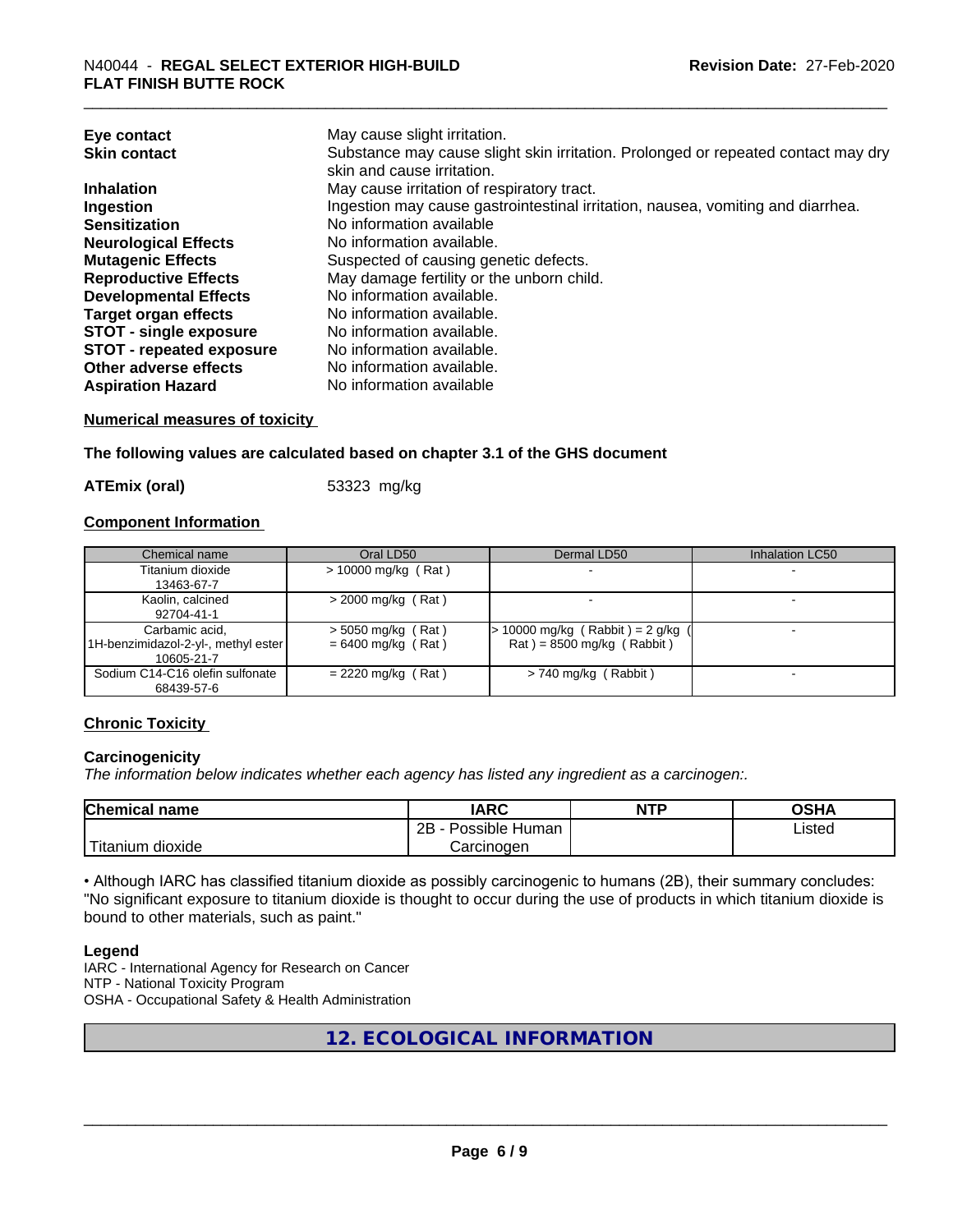#### **Ecotoxicity Effects**

The environmental impact of this product has not been fully investigated.

#### **Product Information**

#### **Acute Toxicity to Fish**

No information available

#### **Acute Toxicity to Aquatic Invertebrates**

No information available

#### **Acute Toxicity to Aquatic Plants**

No information available

#### **Persistence / Degradability**

No information available.

#### **Bioaccumulation**

No information available.

#### **Mobility in Environmental Media**

No information available.

#### **Ozone**

No information available

#### **Component Information**

#### **Acute Toxicity to Fish**

Titanium dioxide  $LC50:$  > 1000 mg/L (Fathead Minnow - 96 hr.) Carbamic acid, 1H-benzimidazol-2-yl-, methyl ester LC50: 1.5 mg/L (Rainbow Trout - 96 hr.)

#### **Acute Toxicity to Aquatic Invertebrates**

Carbamic acid, 1H-benzimidazol-2-yl-, methyl ester LC50: 0.22 mg/L (water flea - 48 hr.)

#### **Acute Toxicity to Aquatic Plants**

No information available

#### **13. DISPOSAL CONSIDERATIONS**

Waste Disposal Method **Dispose of in accordance with federal, state, and local regulations. Local** requirements may vary, consult your sanitation department or state-designated environmental protection agency for more disposal options.

 $\overline{\phantom{a}}$  ,  $\overline{\phantom{a}}$  ,  $\overline{\phantom{a}}$  ,  $\overline{\phantom{a}}$  ,  $\overline{\phantom{a}}$  ,  $\overline{\phantom{a}}$  ,  $\overline{\phantom{a}}$  ,  $\overline{\phantom{a}}$  ,  $\overline{\phantom{a}}$  ,  $\overline{\phantom{a}}$  ,  $\overline{\phantom{a}}$  ,  $\overline{\phantom{a}}$  ,  $\overline{\phantom{a}}$  ,  $\overline{\phantom{a}}$  ,  $\overline{\phantom{a}}$  ,  $\overline{\phantom{a}}$ 

#### **14. TRANSPORT INFORMATION**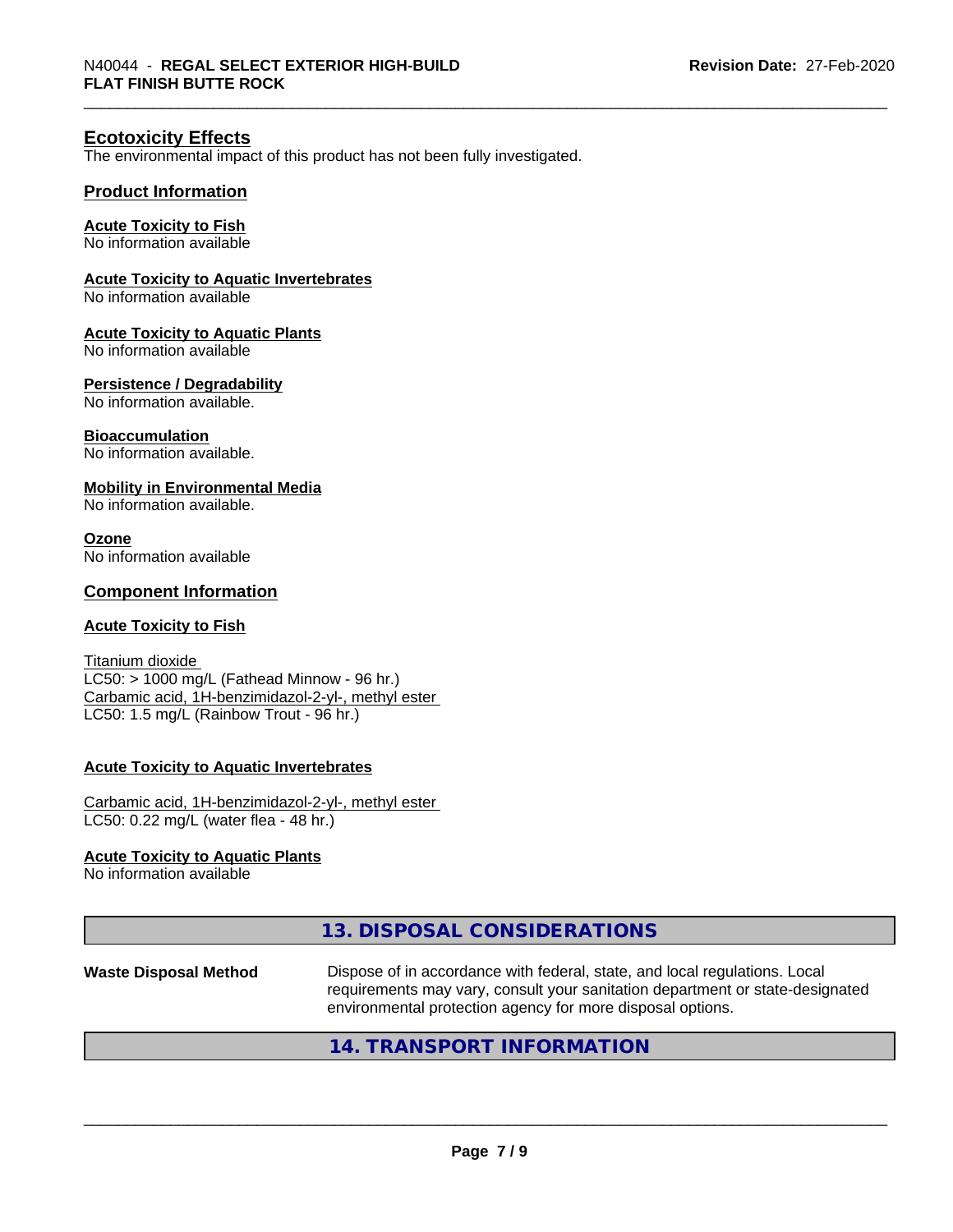| <b>DOT</b>         | Not regulated                     |  |
|--------------------|-----------------------------------|--|
| <b>ICAO / IATA</b> | Not regulated                     |  |
| <b>IMDG / IMO</b>  | Not regulated                     |  |
|                    | <b>15. REGULATORY INFORMATION</b> |  |

#### **International Inventories**

| <b>TSCA: United States</b> | Yes - All components are listed or exempt. |
|----------------------------|--------------------------------------------|
| <b>DSL: Canada</b>         | Yes - All components are listed or exempt. |

#### **Federal Regulations**

| SARA 311/312 hazardous categorization |     |  |
|---------------------------------------|-----|--|
| Acute health hazard                   | Nο  |  |
| Chronic Health Hazard                 | Yes |  |
| Fire hazard                           | Nο  |  |
| Sudden release of pressure hazard     | Nο  |  |
| Reactive Hazard                       | No  |  |

#### **SARA 313**

Section 313 of Title III of the Superfund Amendments and Reauthorization Act of 1986 (SARA). This product contains a chemical or chemicals which are subject to the reporting requirements of the Act and Title 40 of the Code of Federal Regulations, Part 372:

*None*

**Clean Air Act,Section 112 Hazardous Air Pollutants (HAPs) (see 40 CFR 61)**

This product contains the following HAPs:

*None*

#### **US State Regulations**

#### **California Proposition 65**

**A WARNING:** Cancer and Reproductive Harm– www.P65warnings.ca.gov

#### **State Right-to-Know**

| <b>Chemical name</b>                  | <b>Massachusetts</b> | <b>New Jersey</b> | Pennsylvania |
|---------------------------------------|----------------------|-------------------|--------------|
| Titanium dioxide                      |                      |                   |              |
| Diatomaceous earth                    |                      |                   |              |
| Carbamic acid, 1H-benzimidazol-2-yl-, |                      |                   |              |
| methyl ester                          |                      |                   |              |